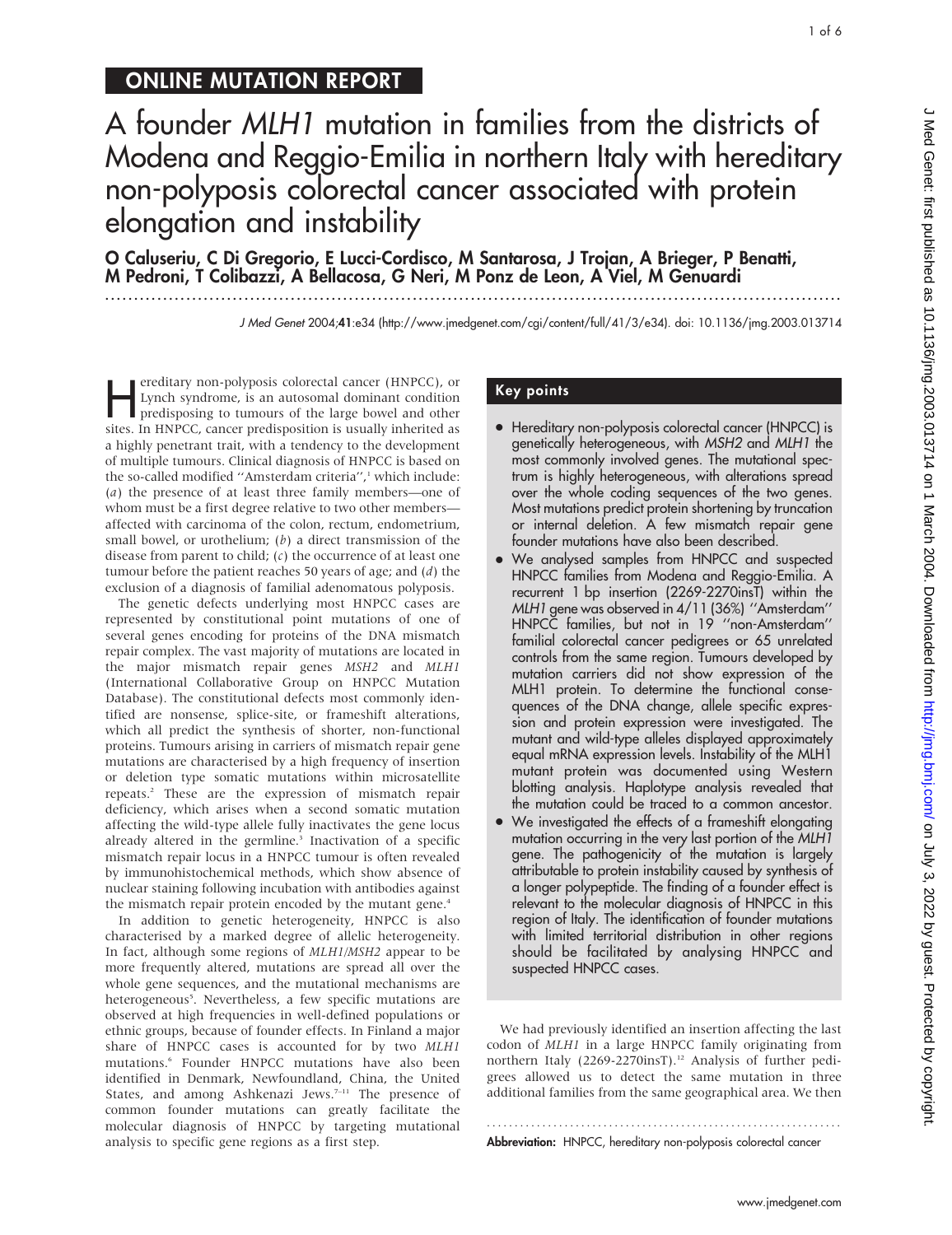performed molecular, immunohistochemical, and in vitro expression studies to ascertain its origin and molecular consequences.

# SUBJECTS AND METHODS

## **Patients**

Families enrolled in this study were found either through the colorectal cancer registry of the district of Modena or by interviews of patients attending a familial colorectal cancer clinic. Familial colorectal cancers were subdivided into two groups based on the modified Amsterdam criteria.<sup>1</sup> ''Amsterdam'' or HNPCC families met all of the Amsterdam diagnostic criteria. ''Non-Amsterdam'' or ''suspected'' HNPCC pedigrees did not fulfil all diagnostic criteria, and were characterised by a heterogeneous constellation of family histories, with a minimum of two colorectal cancer occurrences in two first degree relatives diagnosed at any age. A total of 11 Amsterdam and 19 non-Amsterdam families were investigated. All families originated from the districts of Modena and Reggio-Emilia, as ascertained by family names, interviews with family members, and consultation of city registries. A venous blood sample was drawn from each individual who gave informed consent to participate in the study aimed at screening for mismatch repair gene mutations.

Control blood samples  $(n = 65)$  were obtained from healthy blood donors without a history of colorectal cancer in first degree relatives, following ascertainment of the origin of their families from the Modena and Reggio-Emilia districts and provision of informed consent.

## Molecular analysis

Constitutional MLH1 and MSH2 mutations were searched on peripheral leucocyte genomic DNA by a combination of radioactive single-strand conformation polymorphism analysis and direct sequencing, on a Perkin-Elmer Applied Biosystem (Foster City, CA) 373 automated sequencer, and reverse-transcription PCR, as previously described.13 A restriction fragment length polymorphism PCR assay was designed to detect the presence of the MLH1 2269-2270insT mutation in relatives of proband carriers and in control samples. The protocol involves amplifying exon 19 using the forward intronic primer GACACCAGTGTATGTTGG and the reverse primer GAGAAAGAAGAACACATCCC, located in the 3' untranslated region, followed by digestion of the PCR product with the restriction enzyme DraI (20 000 U/ml; New England BioLabs, Beverly, MA) at 37˚C and direct visualisation onto agarose gels stained with ethidium bromide. The insertion introduces a novel DraI recognition site in the amplified sequence. Therefore, the mutant allele is cut into two fragments, whose sizes are 224 and 44 bp, respectively, while the 268 bp wild-type product remains undigested on incubation with DraI.

Total RNA extraction and cDNA preparation from lymphoblastoid cell lines was performed as previously described.<sup>13</sup> Amplification of a cDNA product spanning the  $3'$  portion of the MLH1 transcript was performed in the presence of primers annealing to exon 16 (forward: AAGGCTGAGATGCTTGCAGACT) and to the 3' untranslated region (reverse: GTTGGTACACTTTGTATATCACAC), respectively. Cycling conditions were: initial denaturation at 94˚C for 5 min, followed by 30 cycles including 30 s at 94˚C, 90 s at 60˚C, and 60 s at 72˚C, with a final extension lasting 5 min at 72 $°C$ . 5–10 µl of the reverse transcription PCR product were digested with 0.3 µl of *DraI*. Samples were then loaded onto agarose gels.

Microsatellite instability was assayed by testing at least five microsatellite markers, always including the five reference markers comprised in the microsatellite instability testing panel advised by the Bethesda guidelines,<sup>14</sup> on matched DNA samples extracted from tumours embedded in paraffin and normal colonic mucosa or fresh peripheral leucocytes, as previously reported.15 Samples were considered to have high levels of microsatellite instability when the instability was observed at  $\geq$ 25% markers.

Segregation of MLH1 linked polymorphic markers in HNPCC pedigrees was investigated on peripheral blood DNA. The polymorphisms tested included five microsatellite loci (D3S1609, D3S1612, D3S1561, D3S1611, and D3S1298), and two intragenic single base substitutions located within exon 8 and intron 14<sup>5</sup>. The latter substitutions were typed by direct sequencing. Analysis of microsatellite polymorphisms was performed by PCR amplification in the presence of  $\alpha^{32}P$ dCTP, followed by electrophoresis on 6% denaturing polyacrylamide gels and autoradiographic detection. A total of 42 individuals, including 21 carriers of the 2269-2270insT mutation, were analysed. Allele frequencies in the general population were calculated by analysis of DNA samples of the 65 control blood donors.

## Immunohistochemical analysis

Tissues were fixed in formalin, embedded in paraffin, and sectioned at 6 µm. Following deparaffinisation and rehydration with xylene and ethanol, respectively, slides were submitted to microwave antigen retrieval for pretreatment (30 min, 350 W, in 10 mM citrate buffer, pH 6). Immunoperoxidase staining using diaminobenzidine as a chromogen was carried out with a Nexus automated staining system (Ventena, Strasbourg Cedex, France). Mouse monoclonal antibodies against the MLH1 (G168-15; Pharmingen, San Diego, CA) and MSH2 proteins (G129-1129; Pharmingen, San Diego, CA) were used at a dilution of 1:40. Tumours were considered to show inactivation of MSH2 or MLH1 when complete absence of detectable nuclear staining of neoplastic cells was observed. Definite nuclear staining of adjacent non-neoplastic epithelium, stromal cells, or lymphocytes served as an internal positive control.

## In vitro expression of MLH1 2269-2270insT

The entire open reading frame of a 2484 bp MLH1 messenger RNA was cloned into a pcDNA3.1 expression vector (Invitrogen, Carlsbad, CA). The MLH1 2269-2270insT mutation was generated by site directed mutagenesis using the Quick-Change Site-directed mutagenesis kit (Promega, Madison, WI). Human embryonic kidney fibroblast 293T cells lacking expression of intrinsic MLH1 because of MLH1 promoter methylation were cotransfected with a pSG5 expression vector containing a full length PMS2 cDNA and with pcDNA3.1 containing either wild-type or 2269-2270insT  $MLHI$ . Extracts were prepared and 50  $\mu$ g aliquots were analysed by Western blotting as described.16

## RESULTS

Mutational screening of the entire MLH1 and MSH2 genes was performed in all HNPCC probands and in 19 suspected HNPCC families. Two different mutations were identified in pedigrees complying with the Amsterdam criteria. One of these mutations was present in four apparently unrelated families, two of which originated from the district of Modena and two from the district of Reggio-Emilia. The recurrent mutation was an insertion of a T between nucleotides 2269 and 2270 (c.2269-2270insT) of the MLH1 cDNA sequence, within exon 19. This mutation is located in the last codon of the gene, and is predicted to displace the termination codon downstream. The new stop codon appears following 33 novel coding triplets which, in the wild-type gene, are contained in the 3' untranslated region. No other mutation was identified in probands from the four families by direct sequencing of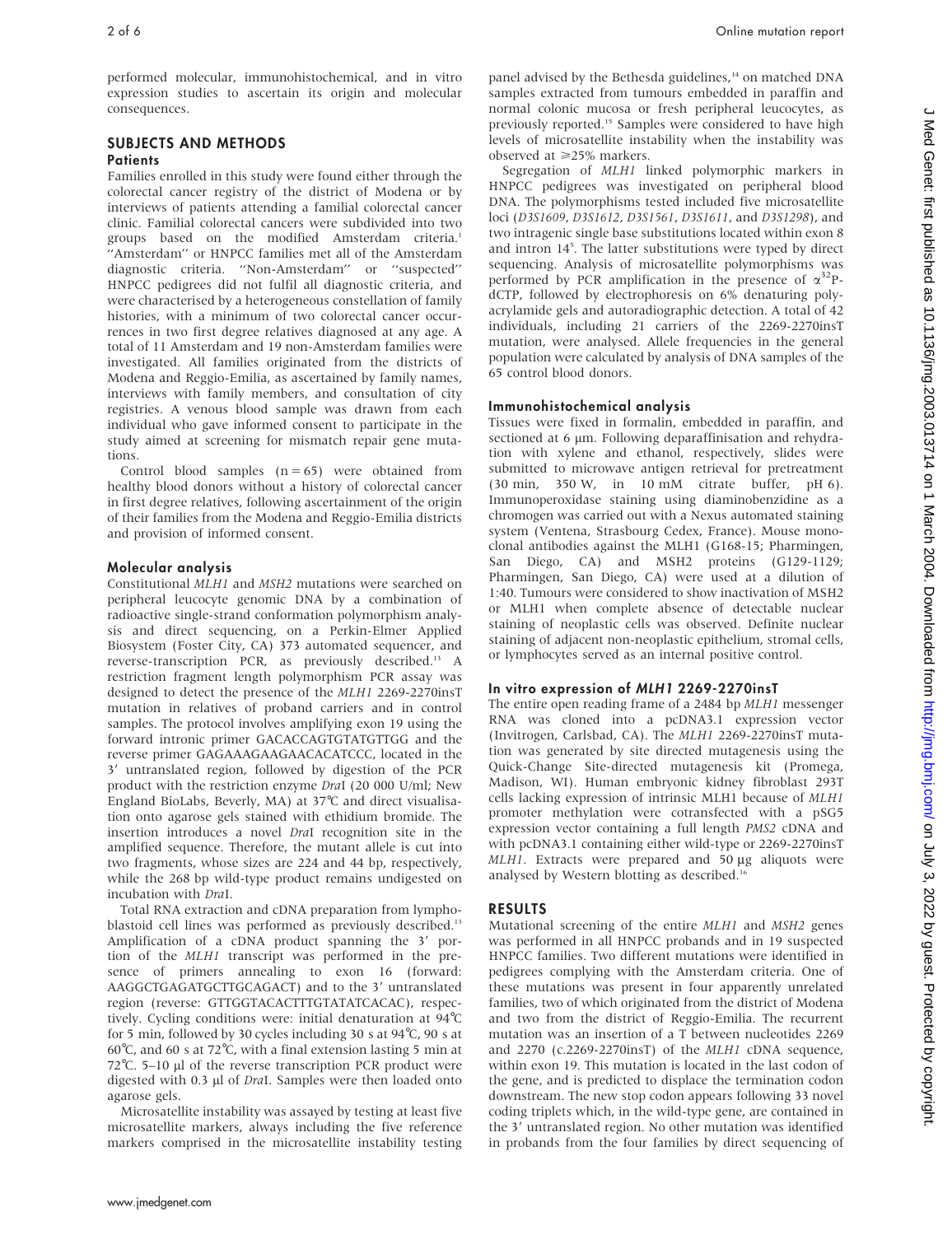MLH1 and MSH2. Relatives of the 2269-2270insT mutation carriers were assayed by restriction fragment length polymorphism PCR. Seventeen additional carriers were identified (data not shown) and the mutation was shown to cosegregate with the disease phenotype in all families (fig 1). To verify whether the 2269-2270insT could represent a regional polymorphism, 65 control samples obtained by regionally matched blood donors were investigated, and none was found to carry the mutation.

To determine the effects of the mutation on mRNA, we evaluated the expression of the wild-type and mutant alleles by a restriction fragment length polymorphism PCR assay on lymphoblastoid cDNA from two mutation carriers. Direct visualisation of the reverse transcription PCR products on gels stained with ethidium bromide showed that the two alleles are expressed at approximately equal levels in lymphoblastoid cells from both subjects (fig 2).

Microsatellite instability was evaluated in four colorectal cancers and three endometrial carcinomas from seven 2269- 2270insT mutation carriers. All were found to have high levels of microsatellite instability. MLH1 protein expression was evaluated by immunohistochemistry in the same specimens. All samples showed absence of the usual pattern of nuclear staining observed in normal colonic mucosa following incubation with anti-MLH1 antibodies (fig 3). Normal MSH2 nuclear expression was present in all specimens.

Western blot analysis performed on 293T cells following transfection of recombinant MLH1 showed the presence of a larger band in cells containing the 2269-2270insT construct, whose size was compatible with the predicted length of the protein encoded by the mutant allele (fig 4). The intensity of the band corresponding to the mutant product was considerably lower than that of the wild-type MLH1 sequence (fig 4), whilst expression of  $\beta$ -tubulin, used as an internal



**Figure 1** Pedigrees of the families segregating the 2269-2270insT mutation. A detailed description of family AMD7 can be found in Ponz de Leon<br>et al.<sup>12</sup> C, carrier of the MLH1 2269-2270insT mutation; NC, non-carrier. Hap bottom of symbols corresponding to the individuals tested. Alleles are shown for the following markers, from top to bottom: D3S1561, D31612, exon 8 A/G at nucleotide 655, intron 14 G/A at position -19, and D3S1611. For each microsatellite locus, alleles are numbered by decreasing size, (at each locus, number 1 indicates the allele with the highest repeat number).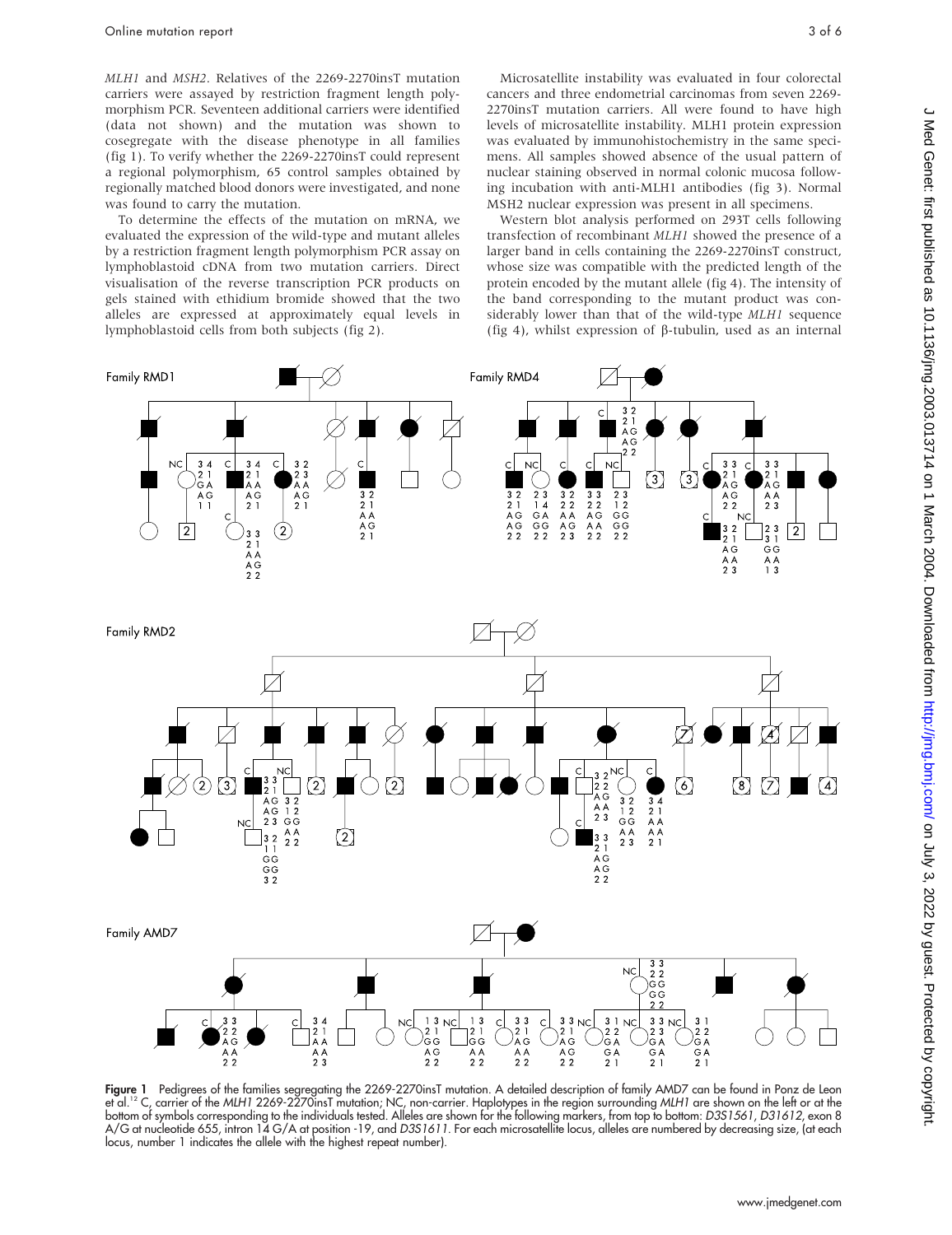

Figure 2 Dral digestion of MLH1 reverse transcription PCR products extending from exon 16 to the 3' untranslated region. Analysis was conducted on lymphoblastoid cell lines derived from two c.2269-2270insT mutation carriers (lanes 1 and 2) and from two control individuals (lanes C1 and C2). M, molecular size marker (100 bp ladder). Arrows and numbers on the left indicate the sizes of the wildtype product (514 bp), which is not digested by DraI, and of the larger fragment (418 bp) obtained after digestion of the mutant allele (the smaller 96 bp fragment was barely visible on the gel due to its very low intensity).



Figure 3 Immunohistochemical analysis with anti-MLH1 antibodies of a colorectal cancer from a carrier of the 2269-2270insT mutation. The tumour (left) shows no staining, whereas a strong positive reaction is visible in normal colonic mucosa (right).

control, was comparable between the two cell lines (data not shown). Expression of wild type recombinant PMS2 was also found to be markedly reduced in the presence of 2269- 2270insT construct (fig 4).



Figure 4 Expression of recombinant MLH1 and PMS2 in 293T cells. Extracts were prepared after cotransfection of human embryonic kidney fibroblast 293T cells with the MLH1 and PMS2 vectors, and 50 µg aliquots were analysed by Western blotting: wt, cotransfection with vector containing wild-type MHL1; mut, co-transfection with vector containing the MLH1 2269-2270insT mutation. Arrows and numbers on the right side indicate the sizes of the expressed proteins.

Finally, to assess whether the mutant 2269-2270insT alleles could be derived from a common founder, we investigated the segregation of alleles at nearby polymorphic markers in the four families (fig 5). A common haplotype was observed in all mutation carriers analysed for this purpose (fig 1). This haplotype spanned three intragenic as well as three very close extragenic markers, and no recombination was observed in this interval. On the other hand, in two families, chromosomes carrying the mutant allele showed recombination between MLH1 and the more distal locus D3S1609.

#### **DISCUSSION**

The MLH1 mutation described in this study is peculiar from both the molecular and the population genetics standpoints. Its unusual molecular characteristic is the location in the last codon of the gene and its predicted chain elongating effect. It is generally assumed that mismatch repair gene mutations contribute to neoplastic development through inactivation of the system, which is rendered unable to repair DNA mismatches, and possibly other functions. Therefore, most proteins encoded by alleles associated with HNPCC lack relevant domains due to either premature truncation or internal deletion. Since the mutation investigated in this study occurs at the very end of the MLH1 gene, it might well represent a polymorphism restricted to a small geographical region. However, pathogenicity of the 2269-2270insT mutation is demonstrated by several lines of evidence. First, no other significant MLH1 or MSH2 sequence change was detected in the families segregating the 1 bp insertion. The mutation segregated with the disease phenotype in all families and was absent in control chromosomes from the same region. It was associated with microsatellite instability in all tumour samples investigated. Furthermore, absence of staining following exposure to anti-MLH1 antibodies in tumour samples confirms that the mismatch repair gene implicated in cancer predisposition in these families is MLH1.



Figure 5 Diagram of the MLH1 region on chromosome 3p, illustrating the polymorphic markers investigated for haplotype analysis and their<br>approximate distances in cM<sup>17</sup>. The recombinant marker *D3S1609* is shadowed. Alleles at all other markers are conserved in the haplotype carrying the 2269-2270insT mutation. Numbers in brackets indicate the frequency of the mutation-associated alleles in the general population, as determined by analysis of 65 healthy blood donors.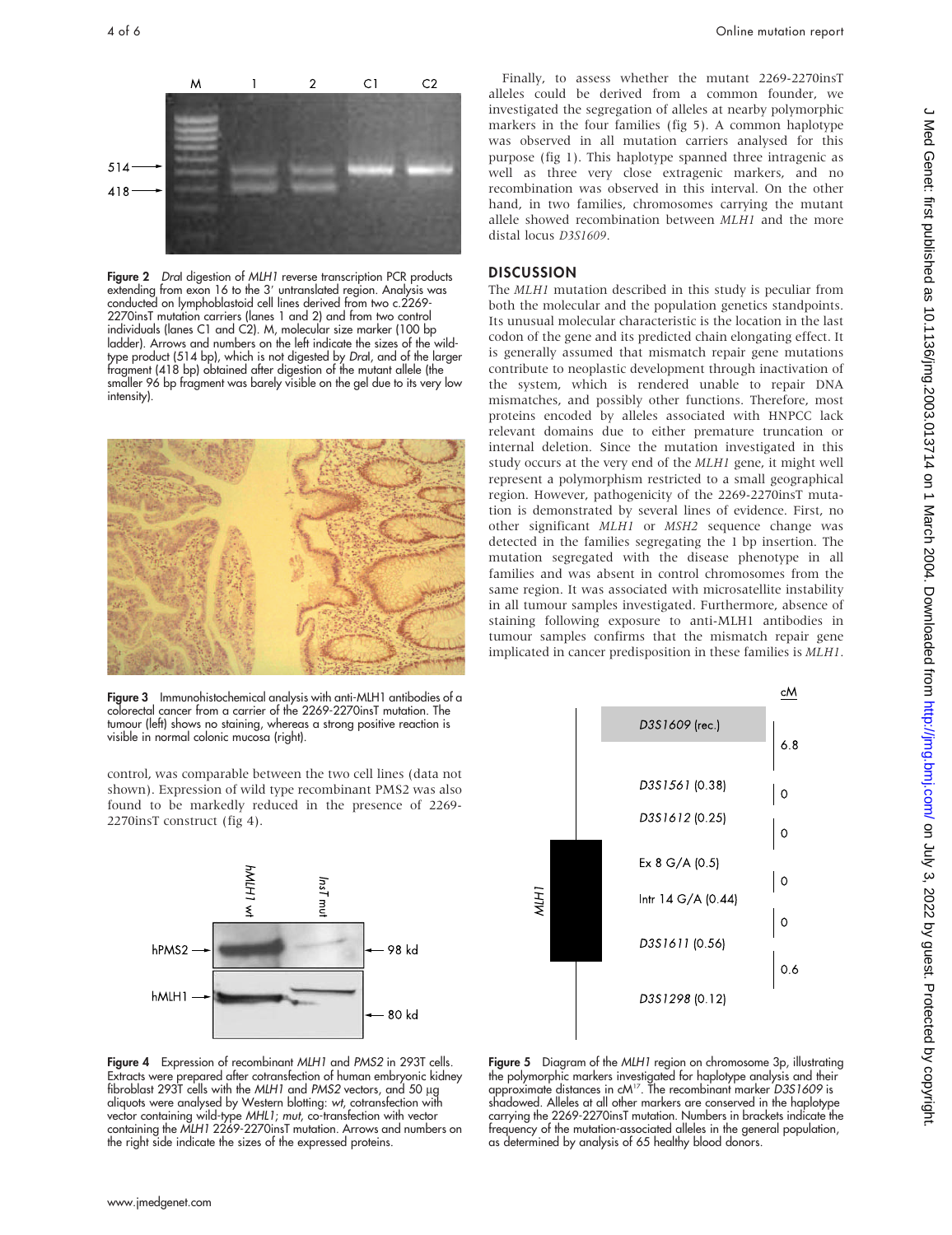Finally, a 4 bp duplication (TGTT) occurring at the same base position, and therefore causing similar changes of the MLH1 protein, has been previously identified in two HNPCC families.18 19 This duplication was shown to inhibit interaction with PMS2 in a yeast two hybrid assay.<sup>20</sup>

In principle, the 2269-2270insT could affect mismatch repair function through different mechanisms. Elongation of the reading frame could interfere with mRNA processing and stabilisation, leading to a significant reduction of mRNA levels, as demonstrated for haemoglobin Constant Spring and other mutant globins.<sup>21</sup> Alternatively, the mutant gene could produce normal amounts of mRNA, but protein elongation might have a significant impact on its function or stability. Since the results of expression studies performed in lymphoblastoid cell lines from two MLH1 2269-2270insT carriers indicate that mRNA derived from the mutant allele is not significantly under expressed or unstable, it ensues that some properties of the longer protein must be altered by the mutation. Data obtained from in vitro expression studies indicate that the mutation substantially reduces MLH1 protein stability. PMS2 stability was also secondarily affected, since the PMS2 protein is rapidly degraded when it cannot form functional heterodimers with MLH1. MLH1 and PMS2 expression in transfected 293T cells is the preliminary step towards assessment of mismatch repair activity, which requires substantial amounts of these proteins.16 However, because of their instability, the levels of MLH1 and PMS2 were too low to proceed further with the functional mismatch repair assay. Therefore, an effect of the mutation on the function of residual MLH1 cannot be ruled out.

The 2269-2270insT mutation was identified in HNPCC families originating from a small geographic area, comprising the neighbouring districts of Modena and Reggio-Emilia in Emilia-Romagna. The 2269-2270 insT has not been reported so far in studies of HNPCC families from other areas of Italy<sup>5</sup>, including 62 additional kindreds studied by  $\text{us}(^{22}$  and unpublished data). These findings are indicative of a founder effect, which is confirmed by the results of haplotype analysis with MLH1 linked polymorphisms.

In conclusion, we have provided genetic and functional evidence that the 2269-2270insT is an authentic pathogenetic founder mutation, involved in HNPCC causation in a small territory in northern Italy. The identification of founder mutations with limited territorial distribution in other European regions or in other parts of the world should be facilitated by the analytical study of HNPCC and suspected HNPCC cases selected from colorectal cancer registries, as performed for part of the patient population investigated in the present study.

#### ACKNOWLEDGMENTS

We thank Dr Paolo Rivasi (Reggio-Emilia) and Dr Marisa De Palma (Modena) for providing DNA samples from healthy blood donors.

## .....................

## Authors' affiliations

O Caluseriu, E Lucci-Cordisco, T Colibazzi, A Bellacosa, G Neri, M Genuardi, Department of Medical Genetics, ''A. Gemelli'' School of

Medicine, Catholic University, Rome, Italy C Di Gregorio, Department of Histopathology, Carpi Hospital, Carpi, Italy

M Santarosa, A Viel, Division of Experimental Oncology 1, CRO-IRCCS, Aviano, Italy

J Trojan, A Brieger, Department of Internal Medicine, Johann Wolfgang Goethe University, Frankfurt am Main, Germany

P Benatti, M Pedroni, M Ponz de Leon, Department of Internal Medicine, University of Modena and Reggio Emilia, Italy

O Caluseriu, Present address: Department of Genetics and Genomic Biology, The Hospital for Sick Children, Toronto, ON, Canada

A Bellacosa, Present address: Human Genetics Program, Division of Population Science, Fox Chase Cancer Center, Philadelphia, PA, USA M Genuardi, Present address: Section of Medical Genetics, Department of Clinical Pathophysiology, University of Florence, Italy

T Colibazzi, Present address: McGaw Medical Center of Northwestern University Chicago, IL

This project was supported by grants from the Italian Ministry for Scientific Research (MIUR COFIN 2001) and from the Italian Ministry of Health (Progetto Finalizzato Sanità 1999). J Trojan was supported by a grant from the University of Frankfurt (F15/01).

Correspondence to: Maurizio Genuardi, MD, Sezione di Genetica Medica, Dipartimento di Fisiopatologia Clinica, Universita` degli Studi di Firenze, Viale G. Pieraccini 6, 50139 Florence, Italy; m.genuardi@dfc.unifi.it

Received 22 August 2003 Revised version received 2 October 2003 Accepted 16 October 2003

#### **REFERENCES**

- 1 Vasen HF, Watson P, Mecklin JP, Lynch HT. New clinical criteria for hereditary nonpolyposis colorectal cancer (HNPCC, Lynch syndrome) proposed by the International Collaborative Group on HNPCC. Gastroenterology 1999;116:1453–6.
- 2 Aaltonen LA, Peltomäki P, Leach FS, Sistonen P, Pylkkänen L, Mecklin JP, Järvinen H, Powell SM, Jen J, Hamilton SR, Petersen GM, Kinzler KW,<br>Vogelstein B, de la Chapelle A. Clues to the pathogenesis of familial colorecta cancer. Science 1993;260:812–6.
- 3 **Hemminki A**, Peltomäki P, Mecklin J-P, Järvinen H, Salovaara R, Nyström-<br>Lahti M, de la Chapelle A, Aaltonen LA. Loss of the wild type MLH1 gene is a<br>feature of hereditary nonpolyposis colorectal cancer. N*at Genet* 1994;8:405–10.
- 4 Thibodeau SN, French AJ, Roche PC, Cunningham JM, Tester DJ, Lindor NM, Moslein G, Baker SM, Liskay M, Burgart LJ, Honchel R, Halling KC. Altered expression of hMSH2 and hMLH1 in tumors with microsatellite instability and genetic alterations in mismatch repair genes. Cancer Res 1996;56:4836–40.
- 5 International Collaborative Group on HNPCC Mutation Database, www.nfdht.nl (accessed 30 December 2003).
- 6 **Nyström-Lahti M**, Kristo P, Nicolaides NC, Chang SY, Aaltonen LA, Moisio AL,<br>Jarvinen HJ, Mecklin JP, Kinzler KW, Vogelstein B, de la Chapelle A, Peltomäki P. Founding mutations and Alu-mediated recombination in
- hereditary colon cancer. *Nat Med* 1995;1:1203–6.<br>7 **Jäger AC**, Bisgaard ML, Myrhøj T, Bernstein I, Rehfeld JF, Nielsen FC. Reducec frequency of extracolonic cancers in hereditary nonpolyposis colorectal cancer families with monoallelic expression. Am J Hum Genet 1997;61:129–38.
- 8 Froggatt NJ, Green J, Brassett C, Evans DG, Bishop DT, Kolodner R, Maher ER. A common MSH2 mutation in English and North American HNPCC families: origin, phenotypic expression, and sex specific differences in colorectal cancer. J Med Genet 1999;36:97–102.
- 9 Chan TL, Yuen ST, Ho JW, Chan AS, Kwan K, Chung LP, Lam PW, Tse CW, Leung SY. A novel germline 1.8-kb deletion of hMLH1 mimicking alternative splicing: a founder mutation in the Chinese population. Oncogene 2001;20:2976–81.
- 10 Foulkes WD, Thiffault I, Gruber SB, Horwitz M, Hamel N, Lee C, Shia J, Markowitz A, Figer A, Friedman E, Farber D, Greenwood CM, Bonner JD, Nafa K, Walsh T, Markus V, Tomsho L, Gebert J, Macrae FA, Gaff CL, Bressac de Paillerets B, Gregersen PK, Weitzel JN, Gordon PH, MacNamara E, King MC, Hampel H, de la Chapelle A, Boyd J, Offit K, Rennert G, Chong G,<br>Ellis NA. The founder mutation MSH2\*1906G→C is an important cause of hereditary nonpolyposis colorectal cancer in the Ashkenazi Jewish population. Am J Hum Genet 2002;71:1395–412.
- Wagner A, Barrows A, Wijnen JT, van der Klift H, Franken PF, Verkuijlen P, Nakagawa H, Geugien M, Jaghmohan-Changur S, Breukel C, Meijers-Heijboer H, Morreau H, van Puijenbroek M, Burn J, Coronel S, Kinarski Y,<br>Okimoto R, Watson P, Lynch JF, de la Chapelle A, Lynch HT, Fodde R.<br>Molecular analysis of hereditary nonpolyposis colorectal cancer in the Unitec States: high mutation detection rate among clinically selected families and characterization of an American founder genomic deletion of the MSH2 gene. Am J Hum Genet 2003;72:1088-100.
- 12 Ponz de Leon M, Benatti P, Percesepe A, Rossi G, Viel A, Santarosa M, Pedroni M, Roncucci L. Clinical and molecular diagnosis of hereditary nonpolyposis colorectal cancer: problems and pitfalls in an extended pedigree. Ital J Gastroenterol Hepatol 1999;31:476–80.
- 13 Viel A, Genuardi M, Capozzi E, Leonardi F, Bellacosa A, Paravatou-Petsotas M, Pomponi MG, Fornasarig M, Percesepe A, Roncucci L, Tamassia MG, Benatti P, Ponz de Leon M, Valenti A, Covino M, Anti M, Boiocchi M, Neri G. Characterization of MSH2 and MLH1 mutations in Italian families with hereditary nonpolyposis colorectal cancer. Genes Chromosomes Cancer 1997;18:8–18.
- 14 Boland CR, Thibodeau SN, Hamilton SR, Sidransky D, Eshleman J, Burt R, Meltzer S, Rodriguez-Bigas M, Fodde R, Ranzani GN, Srivastava SA. A National Cancer Institute workshop on microsatellite instability for cancer detection and familial predisposition: development of international criteria for the determination of microsatellite instability in colorectal cancer. Cancer Res 1998;58:5248–57.